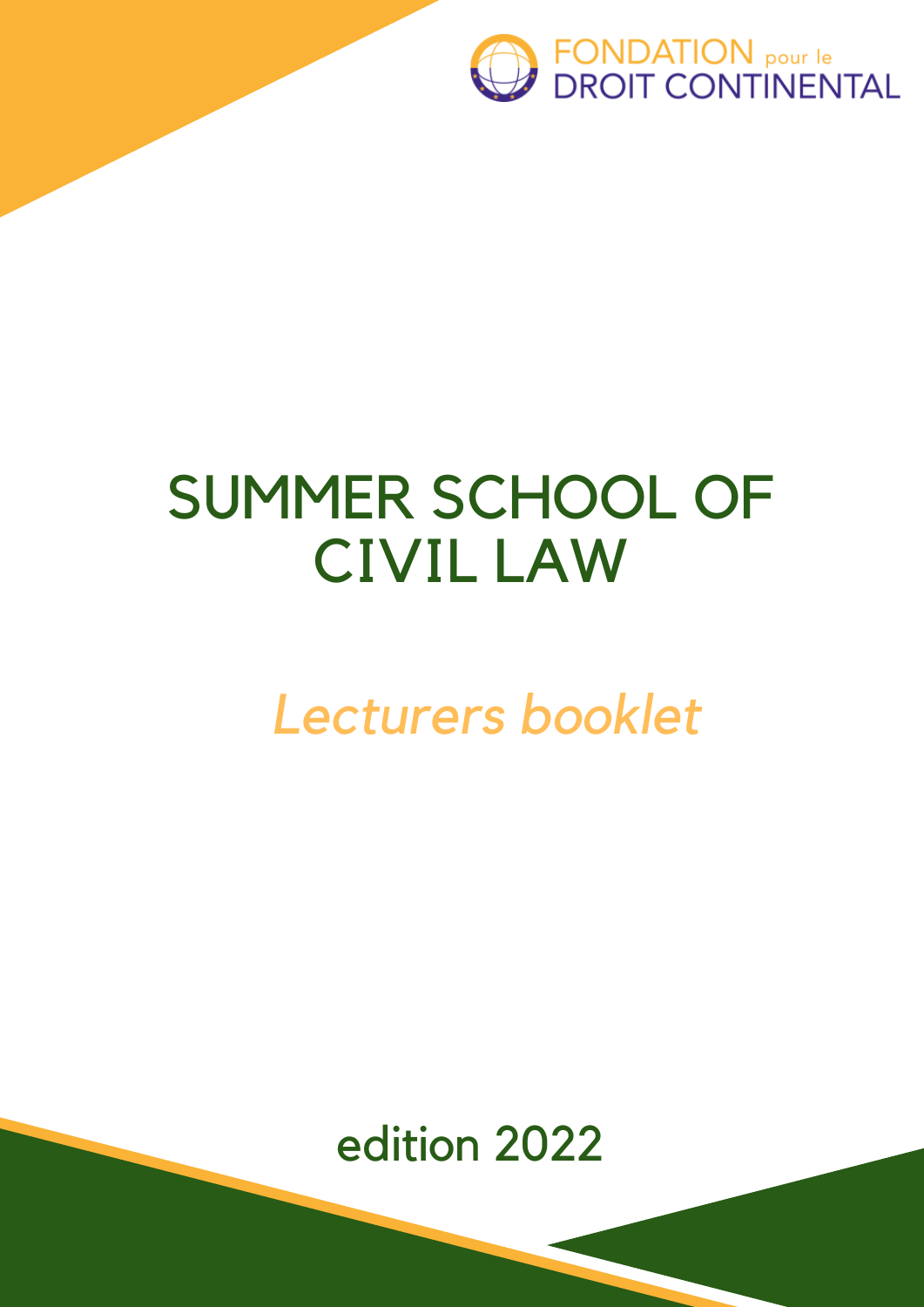### **THE CIVIL LAW SYSTEM IN A COMPARATIVE PERSPECTIVE**

**Alain LEVASSEUR**



Alain A. Levasseur was the Hermann Moyse, Sr. Professor of Law; Director, European Studies Program; Associate Director for International Studies, Center for Commercial and Business Law, until he retired in June 2015 from the LSU Law Center. He is now Professor Emeritus and an adjunct Professor teaching one course a semester. He holds a DESS from the Faculté de Droit Paris (1965), and an MCL from Tulane University Law School (1966). He was an associate with the Paris firm of Mudge, Rose, Guthrie & Alexander in 1969. Professor Levasseur served as a Technical Assistant at the World Bank in Washington, D.C. from 1969 to 1970. In the fall of 1970, he resumed teaching at Tulane University Law School until 1977, when he joined the LSU Law Center faculty. In 1998, the Université d'Aix Marseille Paul Cézanne bestowed on Professor Levasseur the degree of Doctor of Laws Honoris Causa. In January 2010, Professor Levasseur received a second Doctorate Honoris Causa, this one from the Université de Paris Panthéon Assas; in October 2019 he received a third Doctorate Honoris Causa from the University of Bucarest. The French government named him Chevalier de l'Ordre des Palmes Académiques. In 2014 he was selected as Scholar in Residence by the Louisiana Bar Foundation.

Professor Levasseur maintains an active membership in the International Academy of Comparative Law, the American Association for the Comparative Study of Law, the Société de Législation Comparée, the Association Henri Capitant, the International Association of Legal Methodology and the American Law Institute. Professor Levasseur is a member of the Boards of Editors of the American Association for the Comparative Study of Law, American Journal of Comparative Law, the Revue Internationale de Droit Comparé and the Revue Trimestrielle de Droit Civil, among others.

His areas of expertise are Legal Traditions, particularly the Civil Law Tradition, the Law of Obligations, Louisiana Sale/Lease and Quasi-Contracts, Comparative Law of Contracts. He has taught and written in the fields of EU/EC Law and International Trade.

Professor Levasseur is the author of over twenty books in English and French, over thirty articles in English and fifty in French. His book, "Deciphering a Civil Code" (2015) was written with the support of the Louisiana Bar Foundation. He has spearheaded many translations, particularly the Dictionary of the Civil Code (LexisNexis) with Juriscope (Poitiers), the Avant-Projet Pierre Catala and the French Civil Code for the official site of the French government. He is the director of a series of "Précis" on the Louisiana Civil Code and the editor of the English translation of several books entitled "The Legal System of…" published in French by the Association Henri Capitant.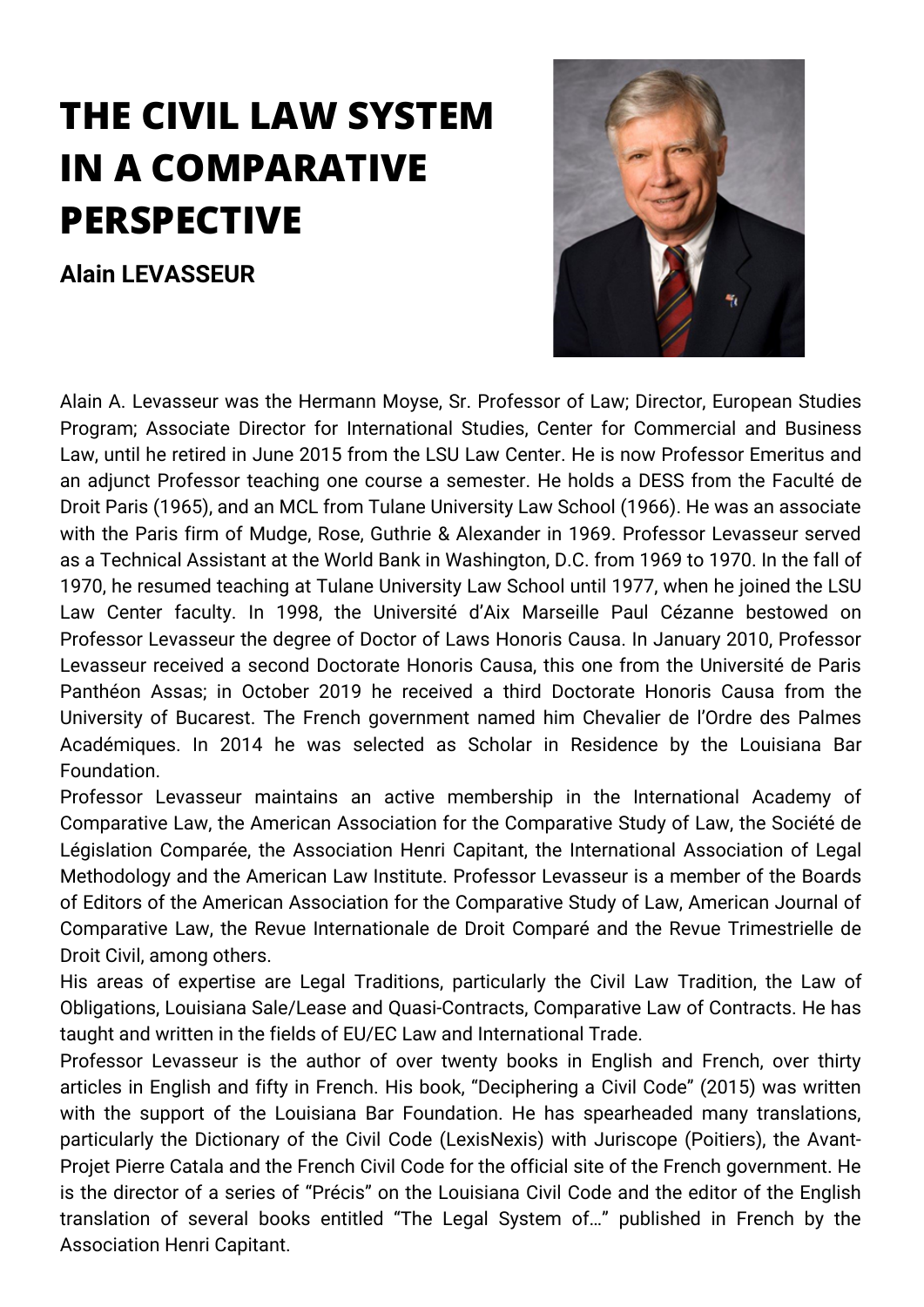#### **Description of the course :**

The course will bear on "continental law" in general and focus on the main features of the civil law systems that are its component parts. A comparison will necessarily be made with some common law systems, mostly England and the United States. Special emphasis will be placed on the following points:

**1 –** The historical formation of the civil law systems, from the fall of the Roman Empire to the revival of Roman law in the XIth and XIIth centuries, to the great movement of codification which started in Europe in the 19th century and spread throughout the world.

**2 –** The fundamental role of the sources of law with a distinction between primary sources and secondary sources and their inter-action.

**3 –** The structure of the civil law systems: divisions and principal actors.

**4 –** Civil law methodology contrasted with common law methodology in practice: analysis of cases and problems.

**5 –** Conclusion: a common law look at the civil law.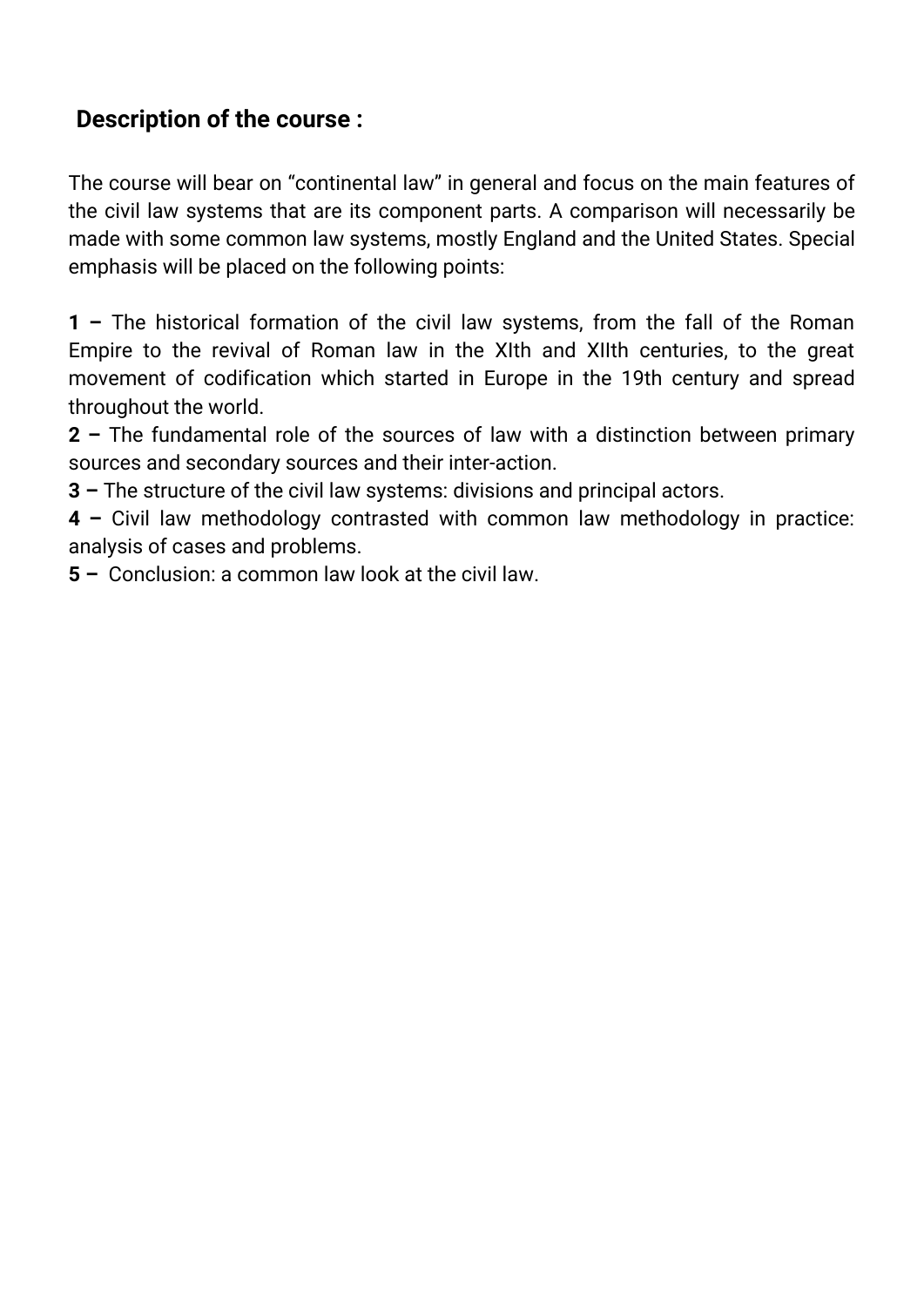## **EUROPEAN AND INTERNATIONAL CONTRACT LAW**

**Hélène VAN LITH**



International Commercial Arbitration and ADR, Private International law, Cross-border Commercial Litigation, International Business Law and Collective redress and settlement.

Dr Helene Van Lith is Manager of the ICC Commission on Arbitration and ADR at the ICC International Court of Arbitration. In charge of the Commission's projects, she is responsible for several ICC Task Forces including the Task Force on Corruption in Arbitration, The Task Force on Emergency Arbitrator Proceedings and the Task Force on Arbitration of Climate Change Relates Disputes. Working very closely with the Court and the International Centre of ADR, she is also responsible for the revisions of several ICC Dispute Resolution Rules, including the recent ICC Arbitration Rules, the 2018 Rules of ICC as Appointing Authority in UNCITRAL and the Mediation Rules. Since 2013, Helene regularly represents the ICC at the OECD, HCCH, UNCITRAL and participates in the sessions of the Working Groups {II and III) on Arbitration and Conciliation, on the Singapore Settlement Convention and the ISDS Reform.

Before joining University Paris IX Dauphine PSL at its School of Law, she was affiliated as Senior Lecturer and Associate Researcher to SciencesPo Law Scnool Paris. teaching Conflict of Laws in Cross-Doraer Commercial Litigation. Together witn Professor Horatia Muir Watt, sne initiated the PAL MOOT inter-university Private international law Moot Competition wnicn is since two years fundea by tne European Commission and to which Dauonine University is now a Partner organization. Helene was also a Senior Lecturer at the Sorbonne Law School of the University Paris I Pantnéon-Sorbonne wnere sne tauQnt International Commercial ArDitration, in the Master 2 GloDal business law ana Governance oropram

Héléne nolds a PnD from the Erasmus University of Rotteraam where she was aooointea Assistant Professor of Private Internalional Law & Comparative Law. Her Doctorate was valiaatea by the University of Burgundy /CREDI MI i n July 2013. Her acaaemic researcn work i ncluaes ner aoctoral thesis 'International Jurisdiction and Commercial Litigation Uniform Rules for Contract Disputes' {Sari nger, 2009), wnicn was awaraea the AiSDC Prize of tne Swiss Institute of Comoarat ive Law in Lausanne as well as ner research for the Dutcn Ministry of Just ice on Collective Settlements ana Private InternalionaI Law

{Maklu/l SBS, 2011). Sne is memDer of the Steering Committee of tne BIICL's project 'Focus on Collective Redress , the ILA and the IBA. She has published various articles and is a regular speaker at numerous conferences and seminars in the field of Private International Law, collective redress and transnational commercial litigation and arbitration

For more than 10 years, she was the Secretary to the Groupe de Travail Contrats Internationaux {GTCI), chaired Dy Filip De Ly; an international working group of in house counsels, corporate lawyers and professors analyzing the main clauses in international contracts ana international arbitration practices in order to improve drafting

She is fluent in French, Dutch, English, and Spanish and obtained her legal education in the Netherlands and Swain. She was a visiting scholar at the Max Plank Institute for Comparative and International Private Law in Hamburg, Melbourne Law School and the Swiss Institute of Comparative Law in Lausanne.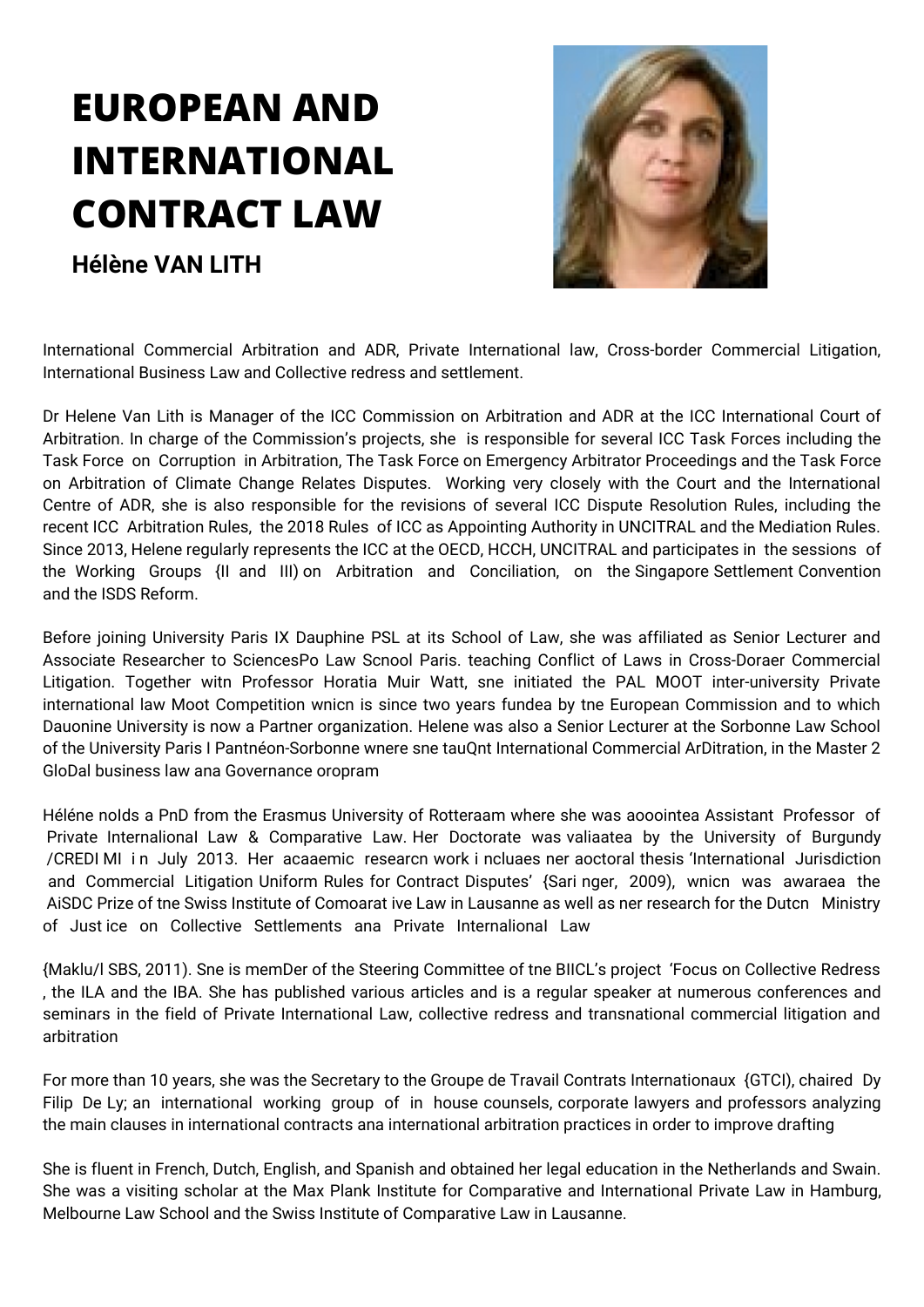#### **Description of the course :**

The course deals with the topics of European Contract Law and International Commercial Contracts. As to European Contract Law, the analysis concerns the problematic aspect of the diversity of legal systems and the significance of the General Principles of European Contract Law as conceived by the Lando Commission. The action of legal science and the debate on a European Code of Contracts will be discussed, focusing on the issue whether the harmonization of laws is deemed necessary to establish a single market within the European Community. As to the International Commercial Contracts, the inquiry explores the ratio and purposes of the UNIDROIT Principles for International Commercial Law. They undoubtedly have come to play a weighty role in the contemporary legal landscape, as numerous publications, but also numerous references in arbitral and judicial decisions and legislative projects reveal.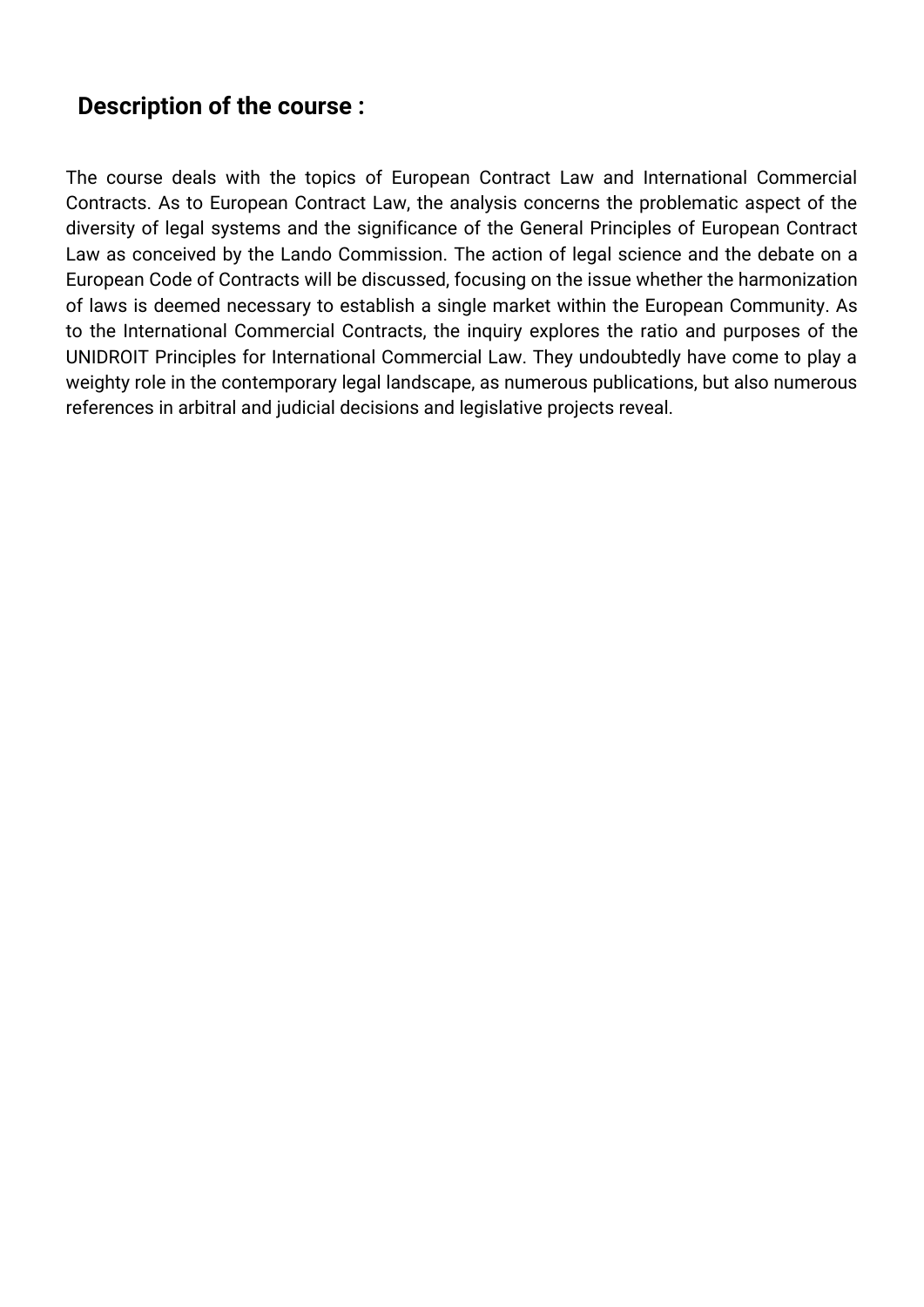## **SETTLEMENT OF INTERNATIONAL DISPUTES**

**Galina ZUKOVA**



Dually qualified in Paris and Latvia, Dr. Galina Zukova is a leading arbitration practitioner with twenty years of legal experience. She has served as an arbitrator in cases conducted under the most major institutional rules, including the ICC, LCIA, DIS, VIAC, SCC and Milan Chamber of Arbitration. She also regularly represents clients (individuals, corporate and state entities), and acts as expert in international arbitration proceedings.

Before founding her own firm ZUKOVA Legal in 2019, Dr. Zukova was a Partner with a boutique law firm and a lawyer in the top International Arbitration Practice Group of a major international law firm based in Paris. Prior to this, she worked as Counsel at the ICC International Court of Arbitration, where she was in charge of the case management team handling matters involving parties from Central and Eastern Europe, Turkey and Greece.

Dr. Zukova is a Member of the ICC International Court of Arbitration, a Board Member of the Finland Arbitration Institute (FAI), and a Vice-Chair of the Arbitration Council of the Georgian International Arbitration Centre (GIAC). She is a Council Member of the ICC Institute of World Business Law. She is also an Associate Professor at the University of Versailles Saint-Quentin (Paris-Saclay) and the Riga Graduate School of Law.

A Latvian lawyer by training (LLB, University of Latvia), Galina has a PhD from the European University Institute (Florence, Italy) and an LLM from the University of Exeter (UK). She was also a Visiting Scholar at the Yale University (US).

Dr. Zukova is fluent in English, French, Italian, Latvian, Russian and Spanish. She has a working knowledge of German.

Dr. Zukova is ranked is ranked in: Who's Who Legal: Thought Leader – Arbitration 2021; WWL: Arbitration – Arbitrators and Counsel; WWL: Arbitration – Future Leaders; and WWL France: Arbitration (every year as of 2017). WWL 2019 ranked her as Number 2 of the "Most Highly Regarded" Future Arbitration Leaders, and writes: "Galina Zukova … is "an excellent and experienced lawyer with a particular focus on CIS-related cases", according to sources. They note, "She has vast experience in and great knowledge of ICC arbitration proceedings."" In 2018, ArbitralWomen included Galina in its publication "Women Pioneers in Dispute Resolution".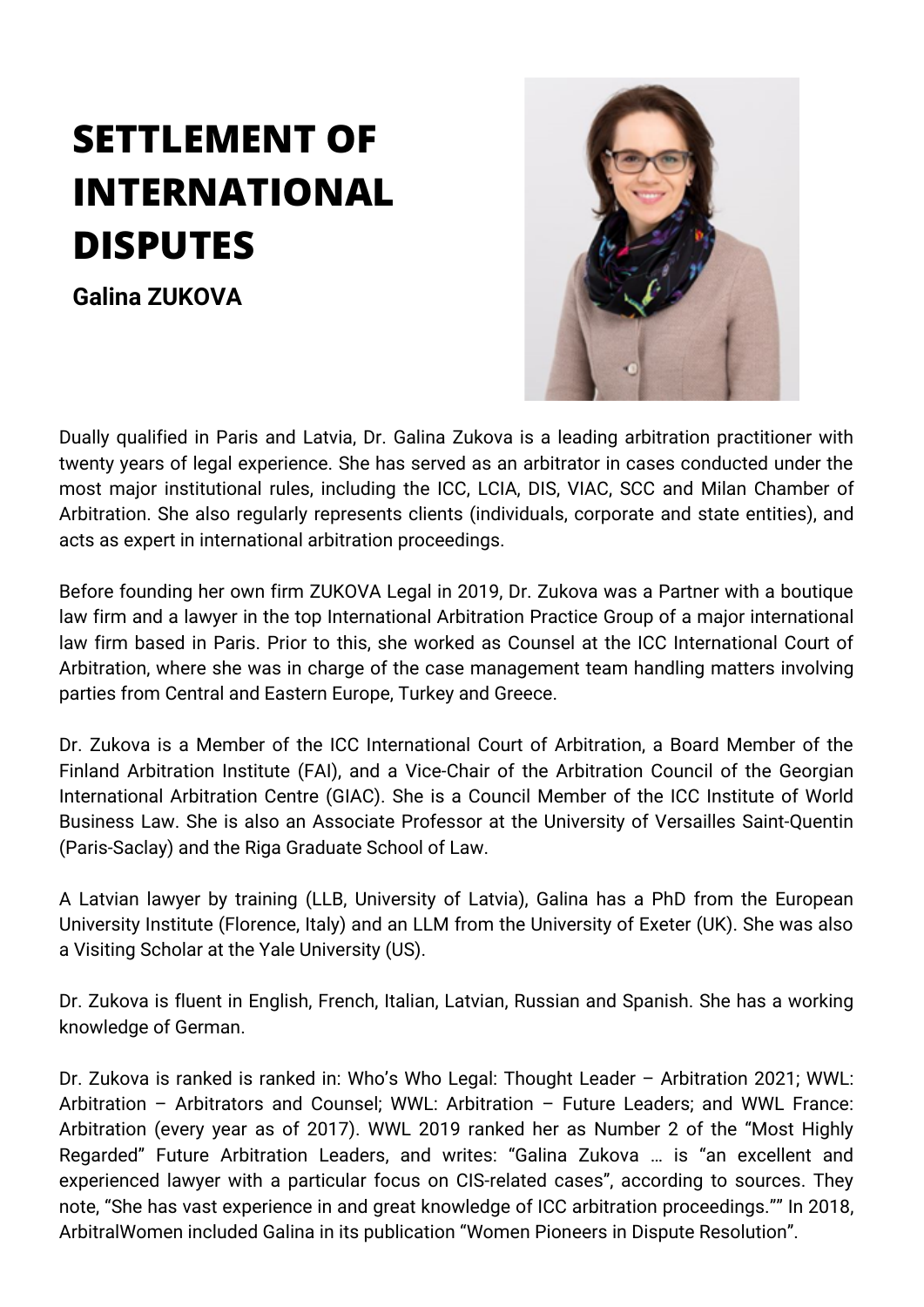#### **Description of the course :**

The course aims to provide students with a basic introduction to the theory and practice of international arbitration, the preferred method of dispute resolution in international commerce. It will familiarises the students with the framework of international treaties, national law and soft law instruments that undergird the international arbitral system, and introduce such key concepts in international arbitration, as arbitration agreements, place of arbitration, arbitrators, constitution of the arbitral tribunal, interim measures, arbitral awards, arbitration and state courts, among others. The course also intends to familiarize the students with the procedural aspects of the arbitration system organized under the auspices of the International Chamber of Commerce (ICC), which is headquartered in Paris.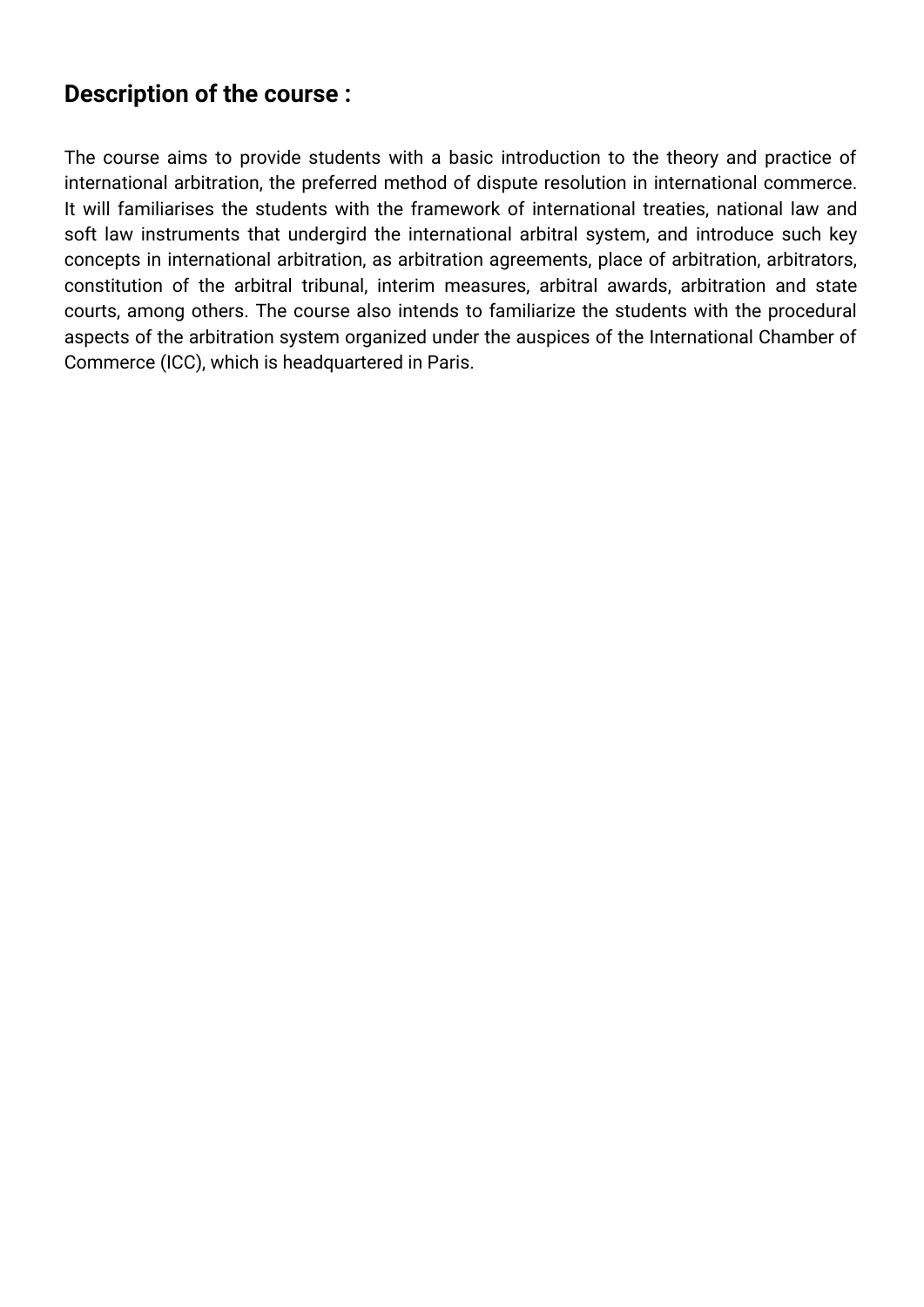### **CONSTITUTIONAL COURTS AND FUNDAMENTAL FREEDOMS**

**Fabrice HOURQUEBIE**



Fabrice Hourquebie is a public law professor at the University of Bordeaux. His doctoral thesis was on the emergence of the jurisdictional power under the French fifth Republic (Bruylant, 2004). He teaches French and comparative litigation and constitutional law. His fields of research focus mainly on francophone constitutional law, jurisdictional power and separation of powers, the independence of the judiciary and transitional justice processes in crisis or post-crisis states. He is the author of more than sixty articles and seventy papers at symposia focusing on constitutional law and justice. His most significant books are: « Legal pluralism and fundamental rights » (dir., LGDJ, Fondation Varenne, ed. Kultura, 2016); « The doctrine in the French-speaking African space » (dir., Bruylant, 2014); « Constitutional law and the main principles of criminal law" (codir., Cujas, 2013) ; « What public service of justice in francophone african countries ? » (dir., Bruylant, 2013); « The legal arguments of Supreme Court decisions » (codir., Bruylant, 2012) ; « Judicial collegiality and judicial cultures » (dir., Bruylant, 2011) ; « Jurisdictional power in France » (LGDJ, 2010).

General Secretary of the French Association of Constitutional Law (AFDC), Head of the «Centre d'Études et de Recherches Comparatives sur les Constitutions, les Libertés et l'État » (CERCCLE) as part of Bordeaux University, Director of Master "Public Litigation", he regularly collaborates with the International Organization of Francophonie (OIF) as an expert on constitutional issues.

#### **Description of the course :**

The course aims is to discuss some major themes of constitutional law in a comparative way. The course will focus on constitutional justice and the protection of fundamental rights. Traditional models of constitutional justice (American and European one) are evolving and becoming mixed. It will be necessary to determine whether this allows of a better protection of fundamental rights. The course will compare the procedures for the protection of fundamental rights, through the French case and foreign examples.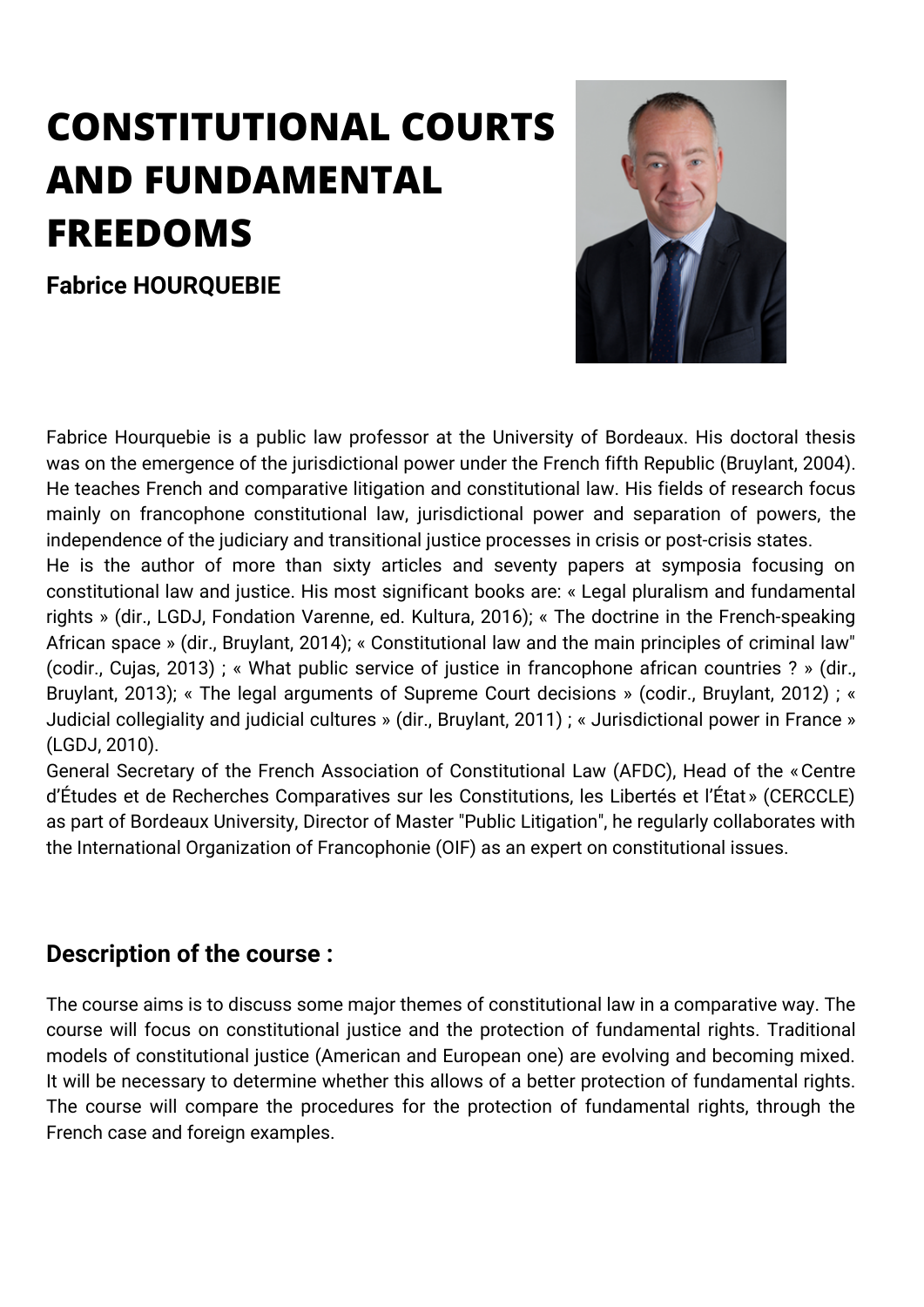### **DIGITAL LAW – PROTECTION OF PERSONAL DATA**

**Luis ENRIQUEZ**



LUIS ENRÍQUEZ. Information Technology Lawyer, Cyber Risk Analyst and Digital Forensics Examiner. Professor of "ethical Hacking and digital forensics" in the digital law master's program at the University of Lille (France). Professor of "information security" for data protection officers (DPO) at the D.U. "informatique et libertés" - University of Lille (France). Director of the master's degree in digital economy & law, professor of "data protection", "blockchain" at the Simón Bolívar Andean University (Ecuador). He has deeply researched through his doctoral thesis at the University of Lille, about data breaches and the implementation of quantitative data protection impact assessments (DPIA). Guest teacher of the "data protection course" at the summer university of the foundation pour le droit continental. Permanent member of the FAIR institute and OWASP. He also holds the following degrees and certifications: LL.M. in information technology law (Leibniz Universität Hannover – Germany). LL.M. in international economic law (Simón Bolívar Andean University – Ecuador). Algorithm composer (Institute of Sonology – The Netherlands). HD Data Recovery Expert (Ace Lab). Oxygen Forensics Expert (OFE). Certified Ethical Hacker (CEH). Computer Hacking Forensics Investigator (CHFI). Certified Incident Handler (CIH). EC-Council Certified Security Analyst (ECSA), among others.

#### **Description of the course :**

Since May 2018, the General Data Protection Regulation (GDPR) has changed our lives. Its impact is huge as it has influenced many data protection and privacy legal frameworks worldwide. The GDPR establishes new rights for the physical persons, and new compliance obligations for data controllers and data processors. Considering that the GDPR relies on a risk based approach, controllers and processors need to implement several quantitative and qualitative risk assessment methodologies. These methodologies must safeguard the rights and freedoms of natural persons, and in the meantime, allowing enterprises to remain competitive and innovative for the new dynamics of the digital economy.

The purpose of this course is to show students the path to achieve GDPR compliance in the light of new technologies, such as cloud computing, blockchain, internet of things, data science, artificial intelligence, biotechnology. We will correlate the GDPR compliance obligations with Data Protection Impact Assessment methodologies (DPIA). For such task, the course also includes a general review of several industry standards, such as the ISO / IEC 27001, ISO / IEC 27701, FAIR, PCI DSS, among others. Which methodologies are useful to reduce the risks of administrative fines? How to align data protection policies to business processes? These and many more questions will be addressed during the course.